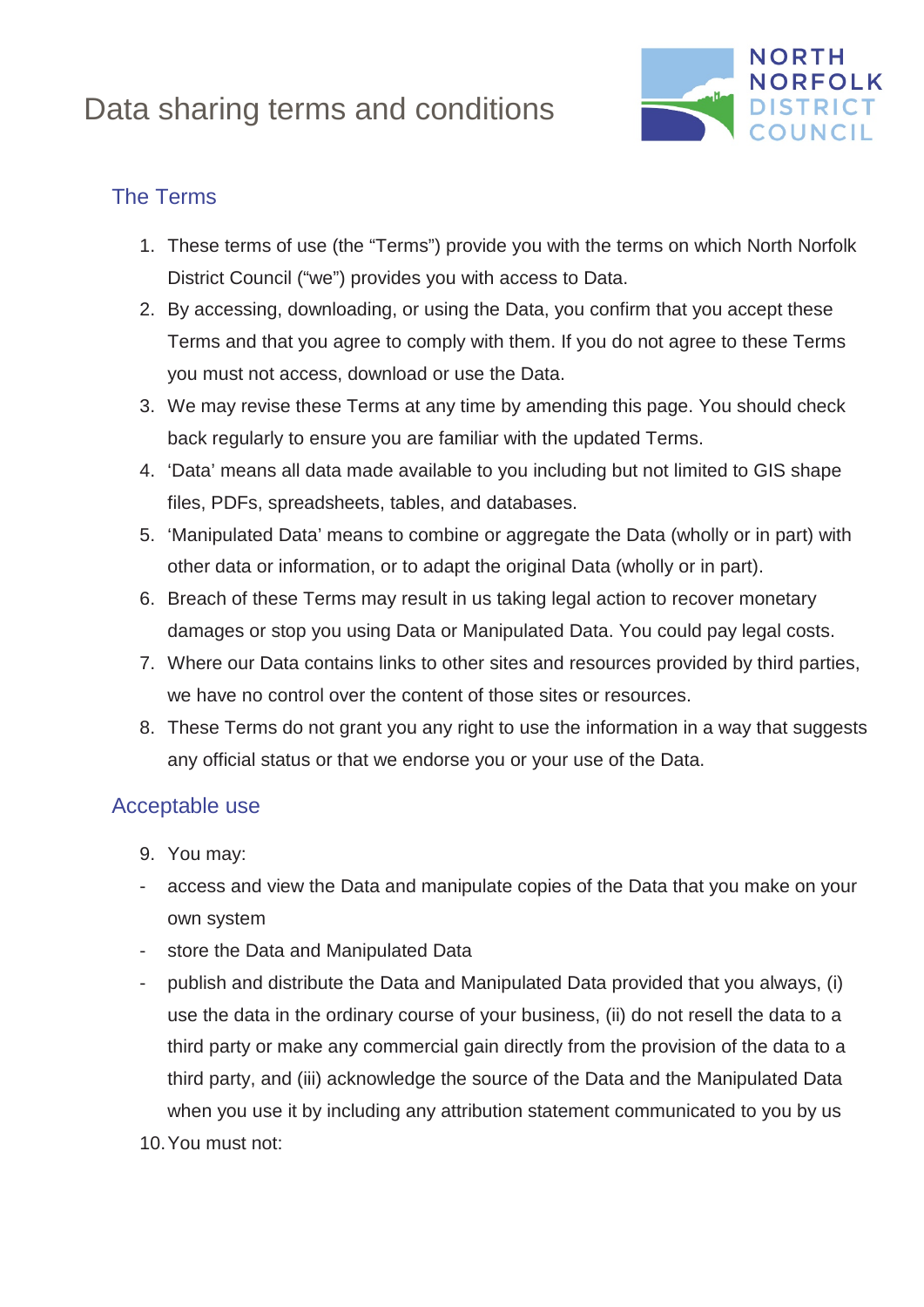- use the Data in any way that causes damage to the Data or impairs the performance or availability of the Data
- use the Data in a way that is unlawful, illegal, fraudulent, harmful, obscene, offensive, defamatory, damages a brand or its rights, or brings us or our licensors into disrepute
- use the Data as a conduit for malware, hack into our site, its server, or a computer or database connected to our Data
- 11.For the avoidance of doubt, the licence to the Data does not authorise you to use the North Norfolk District Council logo or any third party logo contained in the Data.

## Availability of the Data

- 12.The Data is made available free of charge. We reserve the right to charge for the Data and will discuss this with you in advance of any Data being provided.
- 13.We may at any time change, update, or remove the Data. It is your responsibility to ensure you obtain any updates, new versions, or revised URLs for the Data (to the extent that there are any). We are under no obligation to provide you with any such updates, revisions, or alternatives.
- 14.We do not guarantee that the Data will always be available. We may suspend, withdraw, discontinue, or change all or any part of the Data without notice. We will not be liable to you if for any reason the Data is unavailable at any time or for any period.
- 15.You are responsible for configuring your information technology, computer hardware, and software to access the Data. You should use your own virus protection software.

## No reliance on information

- 16.You acknowledge that the Data has not been prepared to meet your individual requirements. Content is for general information only and does not constitute advice. Take professional or specialist advice before acting based on content from our Data.
- 17.We try to update the Data made available but we make no representations, warranties, or guarantees content is accurate, complete, up-to-date, or fit for any particular purpose.
- 18.We do not guarantee that the Data will be secure or free from bugs or viruses.